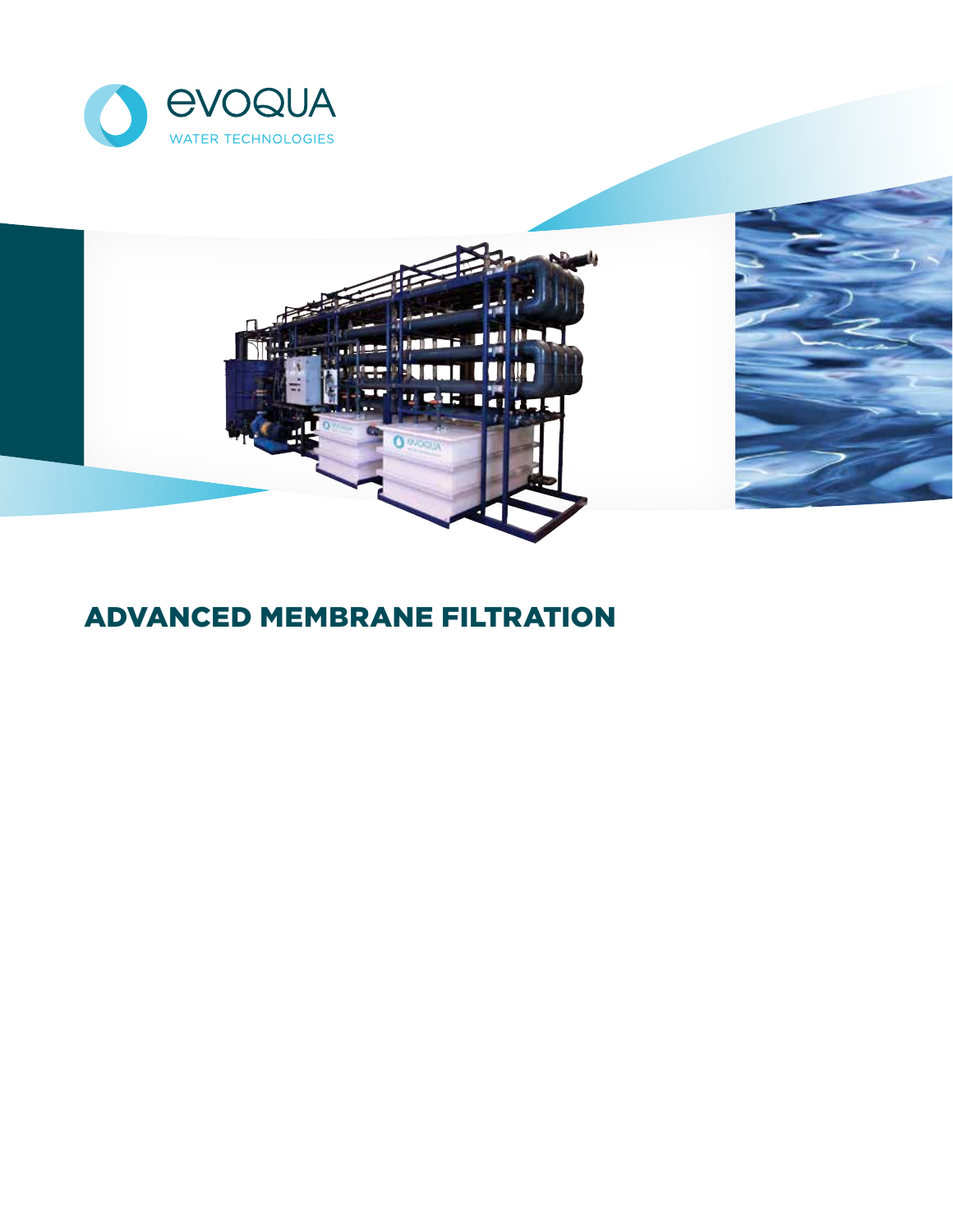

Memtek® EFC-Series Microfiltration System

# A MAJOR ADVANTAGE FOR RELIABLE WASTEWATER TREATMENT OR PROCESS FILTRATION

# **SYSTEMS THAT GIVE YOU GREATER FLEXIBILITY AND BETTER PERFORMANCE**

# E-Series Membrane Filtration Systems

Evoqua Water Technologies offers the Memtek® E-Series systems incorporating proprietary crossflow tubular membranes which remove precipitated contaminants and produce a high quality filtrate suitable for discharge or further treatment. The modular components can stand alone, work together or work with existing equipment. The stand alone units are ideally suited for integrating with existing reaction tanks or settlers for effluent polishing. Membrane filtrate from an E-Series system can be discharged from the plant or reused directly in non-critical rinses. The filtrate is also suitable as a feed to reverse osmosis where from 75-90% of the water can be recycled and reused within the plant. Standard E-Series systems accommodate flow rates up to 400 gpm while custom designed systems are available to handle larger flow capacities. These Memtek systems are easy to operate and provide for continuous solid/liquid separation with minimal operator attention.

# EF Advanced Membrane Filtration Systems

The basic EF system is a skid-mounted package consisting of membrane modules, recirculation pump, in-place cleaning loop, backpulse mechanism, instrumentation and controls. The skid-mounted design is compact and requires minimal floor space.

# EFC Advanced Membrane Filtration Systems

The EFC system includes the EF system equipment plus a recirculation tank with level controls, anti-swirl baffles and slurry transfer pump.

# RX and RXP Reaction Systems

These systems are rugged, corrosion resistant tanks equipped with heavy duty mixers; metering pumps; chemical reaction monitors and controllers; level controls and alarms; inlet, overflow and drain ports; control panel; access platform and covers.

## Materials of Construction

The rugged fluorocarbon membranes are non-plugging, abrasion and chlorine resistant. The process tanks are fabricated from heavy duty fiberglass reinforced epoxy resins or high density polyethylene. All components in contact with wastewater are PVC, polypropylene, nylon, stainless steel or other corrosion resistant material.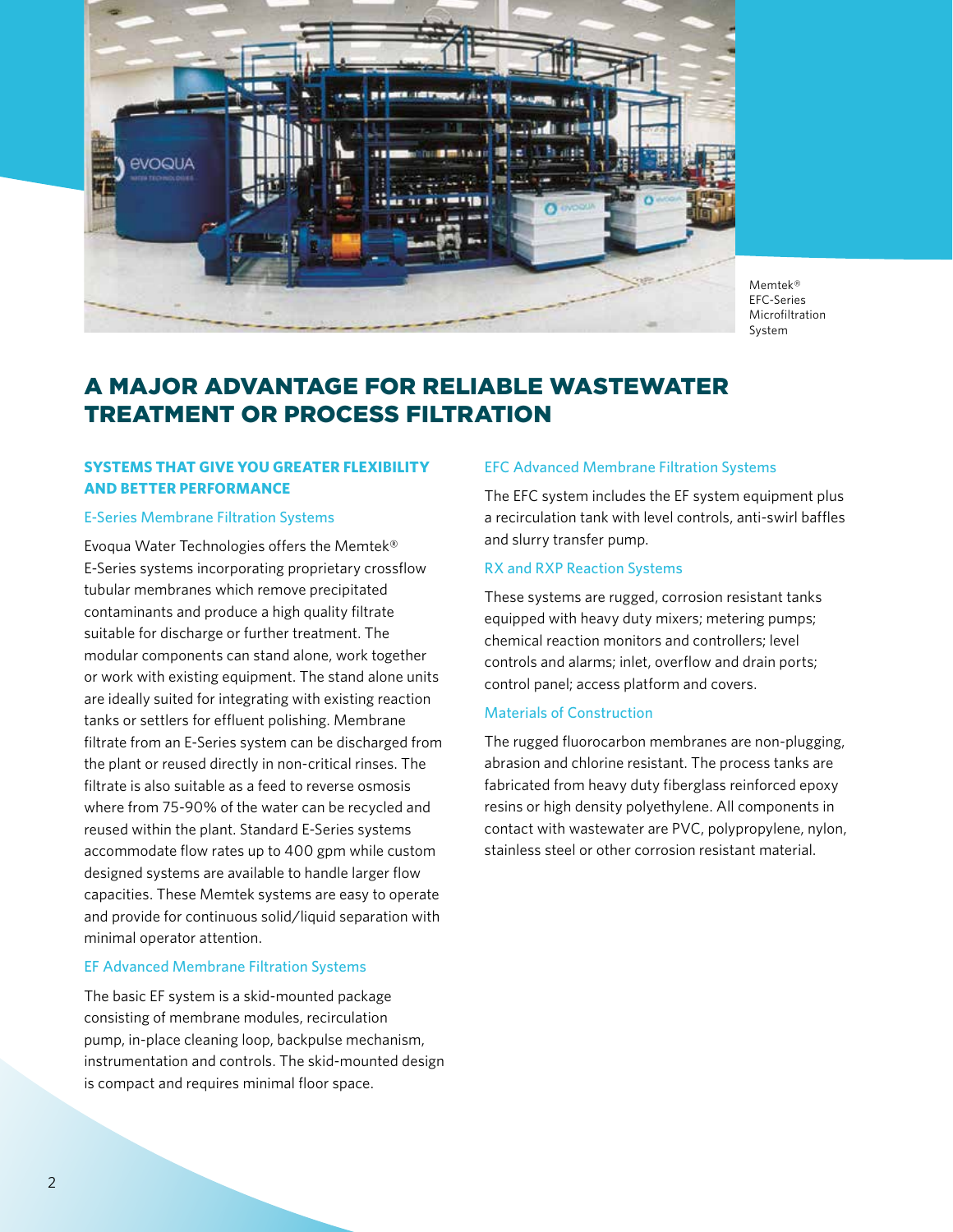

EFC Model 424

| <b>MARKET</b>                | <b>APPLICATION</b>                                                                                                                                                                                                                                                                |  |  |  |  |
|------------------------------|-----------------------------------------------------------------------------------------------------------------------------------------------------------------------------------------------------------------------------------------------------------------------------------|--|--|--|--|
| Metal Finishing              | Removal of heavy metals to less than 0.1 ppm                                                                                                                                                                                                                                      |  |  |  |  |
| <b>Printed Circuit Board</b> | Removal of heavy metals to less than 0.1 ppm                                                                                                                                                                                                                                      |  |  |  |  |
| Semiconductor                | Arsenic removal to less than 0.1 ppm<br>Fluoride removal to below 5 ppm<br>Cutting fluid recycle from silica grinding and slicing operations<br>Deionized water recycle from wet blast and back grinding processes<br>Heavy metals removal from tin/lead plating onto lead frames |  |  |  |  |
| Groundwater Remediation      | Removal of heavy metals to less than 0.1 ppm                                                                                                                                                                                                                                      |  |  |  |  |
| <b>Battery Manufacturing</b> | Removal of lead and cadmium from wastewater                                                                                                                                                                                                                                       |  |  |  |  |
| Automotive                   | Removal of zinc and phosphate from phosphatizing operations                                                                                                                                                                                                                       |  |  |  |  |
| General Industry             | Removal of heavy metals from incinerator scrubber water<br>Pretreatment for reverse osmosis water recycling<br>Lime softening of cooling tower blowdown for water recycling                                                                                                       |  |  |  |  |

# **E-SERIES SYSTEM CAPABILITY\***

| <b>CONTAINMENT</b> | WASTEWATER CONC. (mg/l) | MEMTEK® EFFLUENT (mg/l) |  |  |  |
|--------------------|-------------------------|-------------------------|--|--|--|
| Aluminum           | $10 - 1000$             | 0.5                     |  |  |  |
| Arsenic            | $1 - 50$                | 0.005                   |  |  |  |
| Cadmium            | $25 - 115$              | 0.05                    |  |  |  |
| Chromium           | $3 - 275$               | 0.1                     |  |  |  |
| Copper             | $1 - 1500$              | 0.1                     |  |  |  |
| Cyanide            | $5 - 300$               | 0.1                     |  |  |  |
| Gallium            | $4 - 20$                | 0.5                     |  |  |  |
| Germanium          | $20 - 110$              | 0.5                     |  |  |  |
| Gold               | $1 - 12$                | 0.15                    |  |  |  |
| Iron               | $2 - 1500$              | 0.02                    |  |  |  |
| Lead               | $2 - 100$               | 0.05                    |  |  |  |
| Manganese          | $1 - 10$                | 0.02                    |  |  |  |
| Mercury            | $3 - 30$                | 0.005                   |  |  |  |
| Nickel             | $4 - 300$               | 0.1                     |  |  |  |
| Rhodium            | $20 - 500$              | 0.1                     |  |  |  |
| Silver             | $10 - 200$              | 0.1                     |  |  |  |
| Tin                | $20 - 75$               | 0.1                     |  |  |  |
| Uranium            | $1 - 15$                | 0.01                    |  |  |  |
| Zinc               | $2 - 400$               | 0.1                     |  |  |  |

\*Typical values achieved in practice may vary depending on equipment configuration and pretreatment chemistry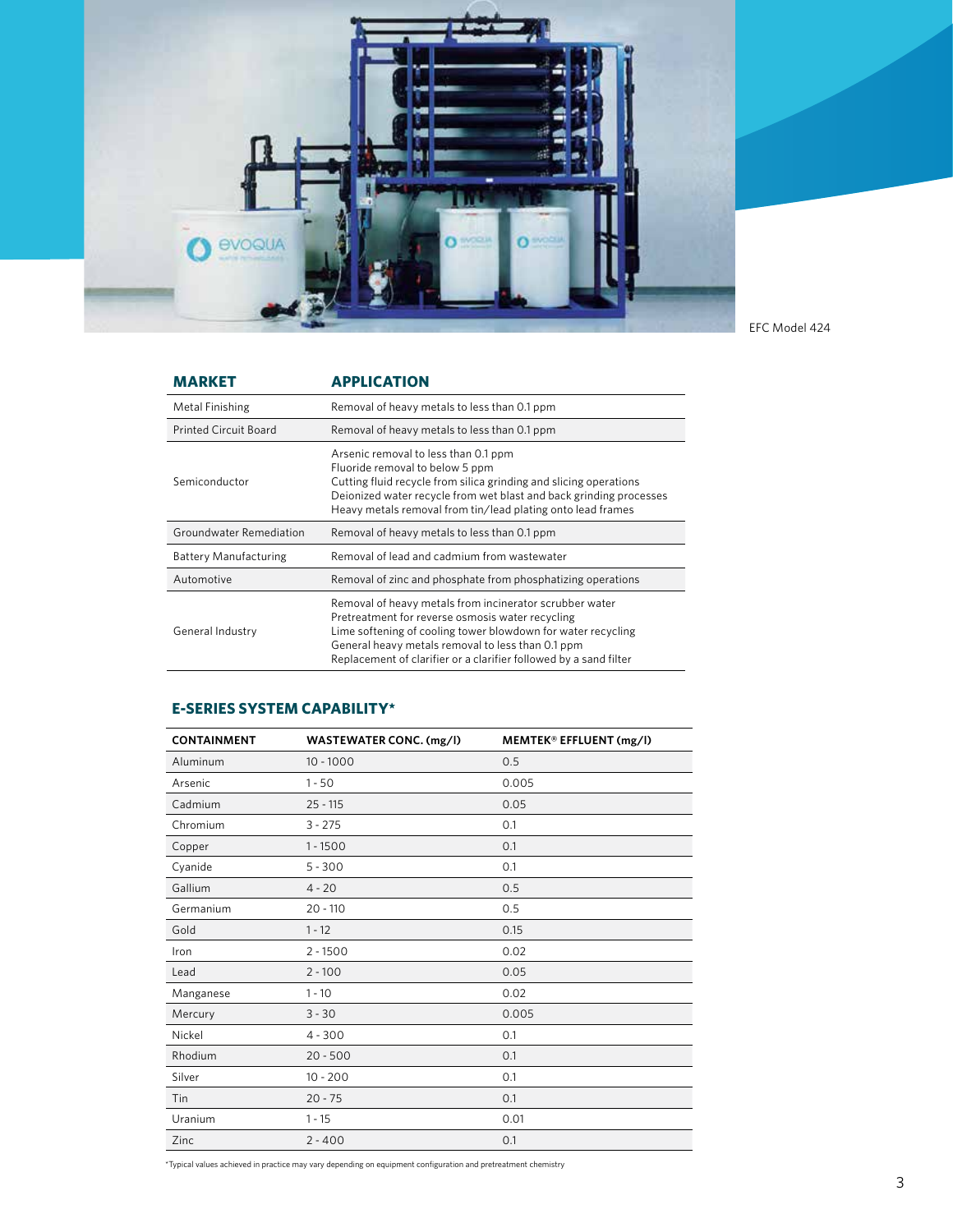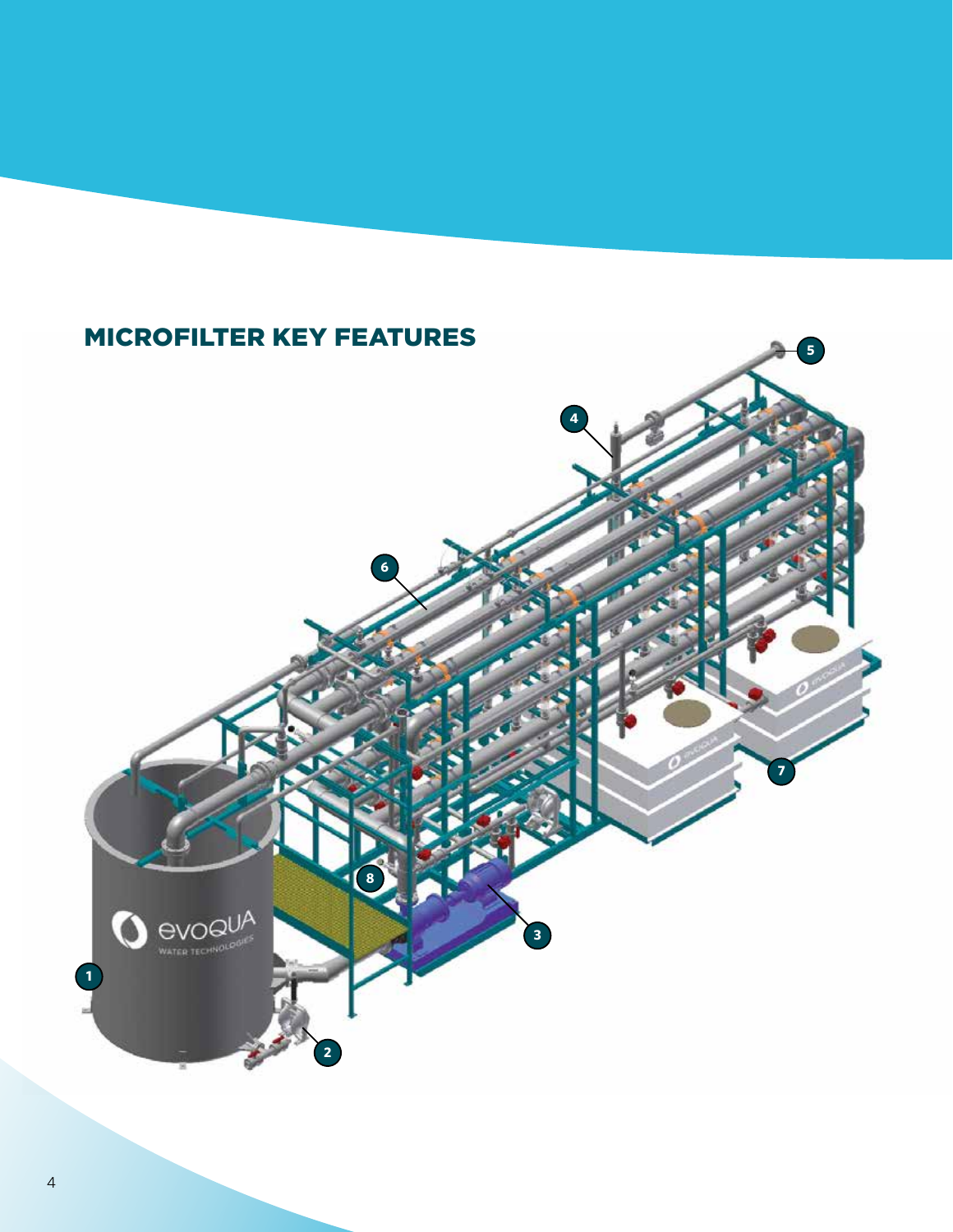#### **1. CONCENTRATION TANK**

The concentration tank is used to ensure that a constant concentration of solids is being pumped to and from the microfiltration membranes. The tank is equipped with level probes to allow the microfilter feed pump to cycle on and off.

#### **2. SLUDGE WITHDRAWAL PUMP**

In order to maintain the right solids concentration (typically 3-5% solids) in the microfiltration recirculation loop for proper system operation, an automatic sludge withdrawal pump is supplied with timers. The sludge or solids removed from the concentration are either pumped to a sludge storage tank or directly to a filter press.

#### **3. FEED PUMP**

A reliable pump is used to provide the adequate crossflow through the membrane tube.

# **4. BACKPULSE**

The microfilter is equipped with an automatic backpulse mechanism. The permeate flow rate is periodically reversed through the membrane. This results in maintaining higher flow rate and extends the time between cleaning cycles.

#### **5. PERMEATE**

The microfilter permeate (membrane filtrate) usually contains heavy metal that is less than 0.1 ppm. After final neutralization, the permeate can be discharged to drain, reused for non-critical rinses or further processed by reverse osmosis (RO) for water recycle.

#### **6. MEMBRANE/MODULES**

The membrane is a rugged polyvinylidene difluoride (PVDF)material attached to a porous one inch substrate. The membrane tubes are bundled together either in a 4 or 10 tube arrangement and placed inside a PVC or CPVC housing.

#### **7. CLEAN-IN-PLACE**

The on-board clean-in-place system consists of two cleaning tanks. One tank is used to make up the cleaning solution; while the other tank contains fresh water to flush the membranes after cleaning. The membranes can be cleaned with acids, caustic, bleach and other various cleaning agents. Automatic cleaning is also available as an option.

#### **8. MODULAR DESIGN**

The system is fully skid-mounted and includes the membrane modules, backpulse mechanism, recirculation pump, clean-in-place system, air diaphragm pump, concentrate recirculation tank, electrical power controls, instrumentation and PLC controller. The system is fully piped, wired and equipped for operation.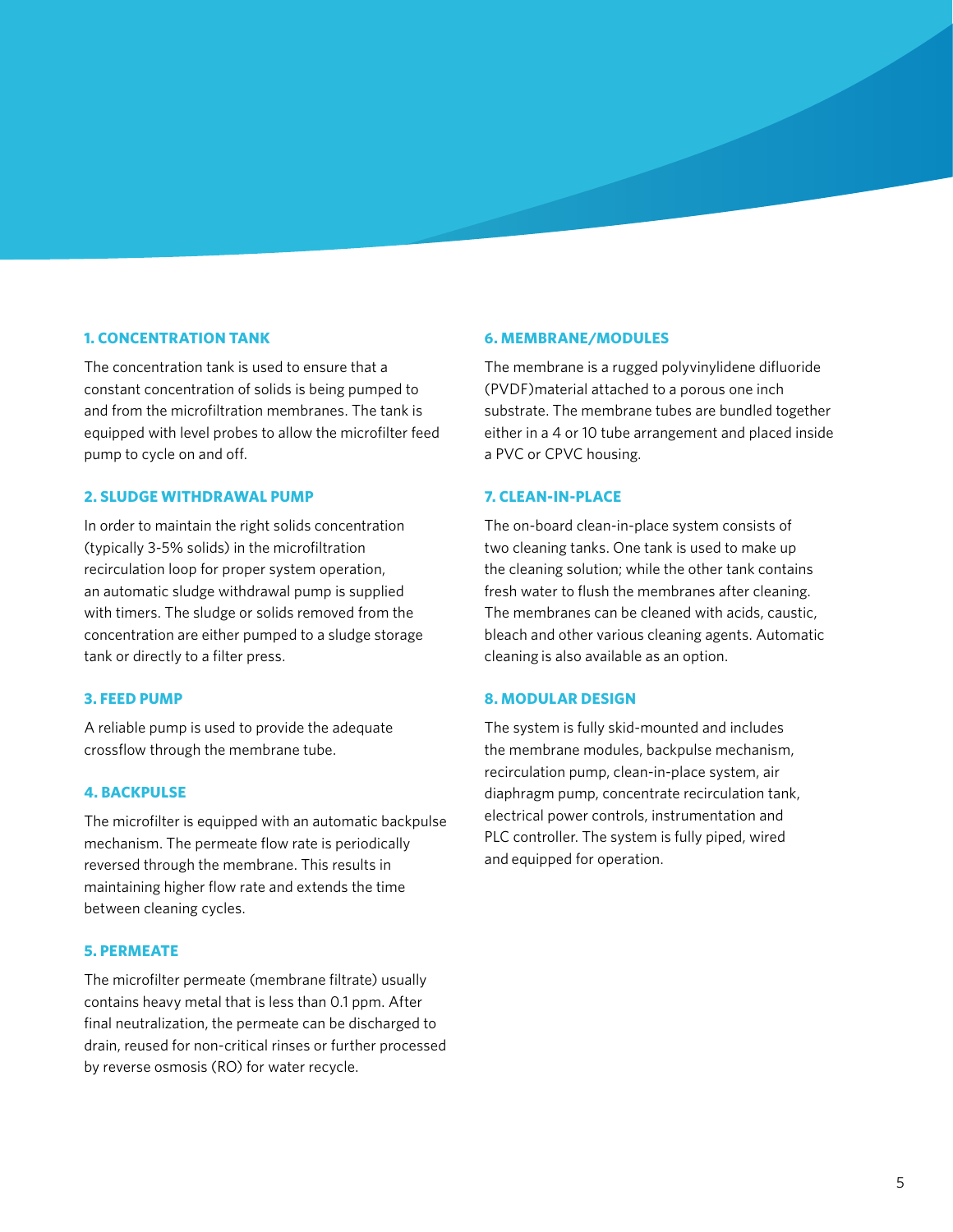# **TECHNICAL INFORMATION**

| <b>Model Number</b>                            | <b>EF/EFC 400</b>                                         | <b>EF/EFC 424</b>                             | <b>EF/EFC1200</b>                              | <b>EF/EFC 2400</b>                          | <b>EF/EFC 3600</b>                           | <b>EF/EFC 4800</b>                          | <b>EF/EFC 7200</b>                           | <b>EF/EFC10800</b>                            |
|------------------------------------------------|-----------------------------------------------------------|-----------------------------------------------|------------------------------------------------|---------------------------------------------|----------------------------------------------|---------------------------------------------|----------------------------------------------|-----------------------------------------------|
| <b>Low Density Tube</b><br>Capacity (nominal)  | $4 - 15$ gpm<br>$0.9 - 3.4$ m <sup>3</sup> /h             | $8 - 30$ gpm<br>$1.8 - 6.8$ m <sup>3</sup> /h | $12 - 36$ gpm<br>$2.7 - 8.2$ m <sup>3</sup> /h | 24 - 72 gpm<br>$5.5 - 16$ m <sup>3</sup> /h | 36 - 108 gpm<br>$8.2 - 25$ m <sup>3</sup> /h | 48 - 144 gpm<br>$11 - 33$ m <sup>3</sup> /h | 72 - 216 gpm<br>$16 - 49$ m <sup>3</sup> /h  | 108 - 324 gpm<br>$25 - 74$ m <sup>3</sup> /h  |
| <b>Low Density Tubes</b><br>per Module         | $\overline{4}$                                            | 4                                             | 10 <sup>2</sup>                                | 10 <sup>2</sup>                             | 10                                           | 10                                          | 10                                           | 10                                            |
| <b>High Density Tube</b><br>Capacity (nominal) | 4 - 18 gpm<br>$0.9 - 4.1 \,\mathrm{m}^3/\mathrm{h}$       | 18 - 37 gpm<br>$4.1 - 8.4 m3/h$               | 17 - 52 gpm<br>$3.9 - 12 \text{ m}^3/\text{h}$ | 35 - 105 gpm<br>$7.9 - 24 m3/h$             | 52 - 157 gpm<br>$12 - 36$ m <sup>3</sup> /h  | 70 - 210 gpm<br>$16 - 48$ m <sup>3</sup> /h | 105 - 315 gpm<br>$24 - 72$ m <sup>3</sup> /h | 157 - 472 gpm<br>$36 - 107$ m <sup>3</sup> /h |
| <b>High Density Tubes</b><br>per Module        | 5                                                         | 5                                             | 14                                             | 14                                          | 14                                           | 14                                          | 14                                           | 14                                            |
| <b>Module Quantity</b><br>(min-max)            | $4 - 12$                                                  | $12 - 24$                                     | $6 - 12$                                       | $12 - 24$                                   | $18 - 36$                                    | $24 - 48$                                   | $36 - 72$                                    | $54 - 108$                                    |
| <b>Concentration Tank</b><br>Volume            | $275$ gal<br>$1.0 \text{ m}^3$ (HDPE)                     | 550 gal<br>$2.1 m3$ (HDPE)                    | 660 gal<br>$2.5 \text{ m}^3$ (FRP)             | 1,375 gal<br>$5.2 m3$ (FRP)                 | 1,700 gal<br>$6.4 \text{ m}^3$ (FRP)         | 2,600 gal<br>$9.8 \text{ m}^3$ (FRP)        | 4,280 gal<br>$16.2 \text{ m}^3$ (FRP)        | 5,000 gal<br>18.9 m <sup>3</sup> (FRP)        |
|                                                | (Note: Concentration Tank Included with EFC Series only.) |                                               |                                                |                                             |                                              |                                             |                                              |                                               |
| Process Pump(s)                                | Qty.1<br>7.5 HP                                           | Oty.1<br>15.0 HP                              | Qty.1<br>20.0 HP                               | Oty.1<br>30.0 HP                            | Oty.1<br>50.0 HP                             | Oty. 2<br>30.0 HP                           | Qty. 2<br>50.0 HP                            | $Q$ ty. $3$<br>50.0 HP                        |
| <b>Dimensions</b><br>$(L \times W \times H)$   | 11'-10" x 4'-10"<br>$x 8' - 11''$                         | 18'-3" x 5'-4"<br>$x 11' - 7''$               | 24'-7" x 5'-10"<br>$x 9' - 10''$               | 25'-5" x 7'-1"<br>$x 10' - 0''$             | 33'-0" x 8'-1" x<br>$11' - 10''$             | 26'-9" x 9'-6"<br>x 11'-3"                  | 37'-10" x 17'-1"<br>x 11'-11"                | 39'-4 x 25'-3"<br>x 11'-11"                   |
|                                                | 3,607 x 1,473<br>x 2,718 mm                               | 5,563 x 1,626<br>x 3,531 mm                   | 7,493 x 1,778<br>x 2,997 mm                    | 7,747 x 2,159<br>x 3,048 mm                 | 10,058 x 2,464<br>x 3,607 mm                 | 10,058x<br>2,464 x 3,607<br>mm              | 11,532 x 5,207<br>x 3,632 mm                 | 11,989 x 7,696<br>x 3,632 mm                  |
| <b>Shipping Weight</b>                         | 1.000 lbs<br>450 kg                                       | 2.000 lbs<br>900 kg                           | 7.500 lbs<br>3,400 kg                          | 10,000 lbs<br>4,550 kg                      | 15,000 lbs<br>6,800 kg                       | 18,000 lbs<br>8,160 kg                      | 29.000 lbs<br>13,150 kg                      | 43,000 lbs<br>19,500 kg                       |
| <b>Operating Weight</b>                        | 4,000 lbs<br>1,810 kg                                     | 8,000 lbs<br>3,630 kg                         | 18,000 lbs<br>8,160 kg                         | 26,000 lbs<br>11,800 kg                     | 34,000 lbs<br>15,420 kg                      | 52,000 lbs<br>23,590 kg                     | 73,000 lbs<br>33,110 kg                      | 98,000 lbs<br>44,450 kg                       |



**Microfiltration Wastewater Treatment System** 

# **E-SERIES SYSTEM OPERATION**

#### Pretreatment in RX and RXP Systems

The process begins with the transfer of wastewater to one or more reaction tanks (1). Pretreatment chemistry (2) is selected considering the nature of the wastewater and is controlled automatically and continuously.

# Filtration in EF and EFC Systems

The chemically pretreated wastewater then flows to the concentration tank (3). From there, the water is pumped continuously through the tubular membrane filtration modules (4) at a high fluid velocity. At the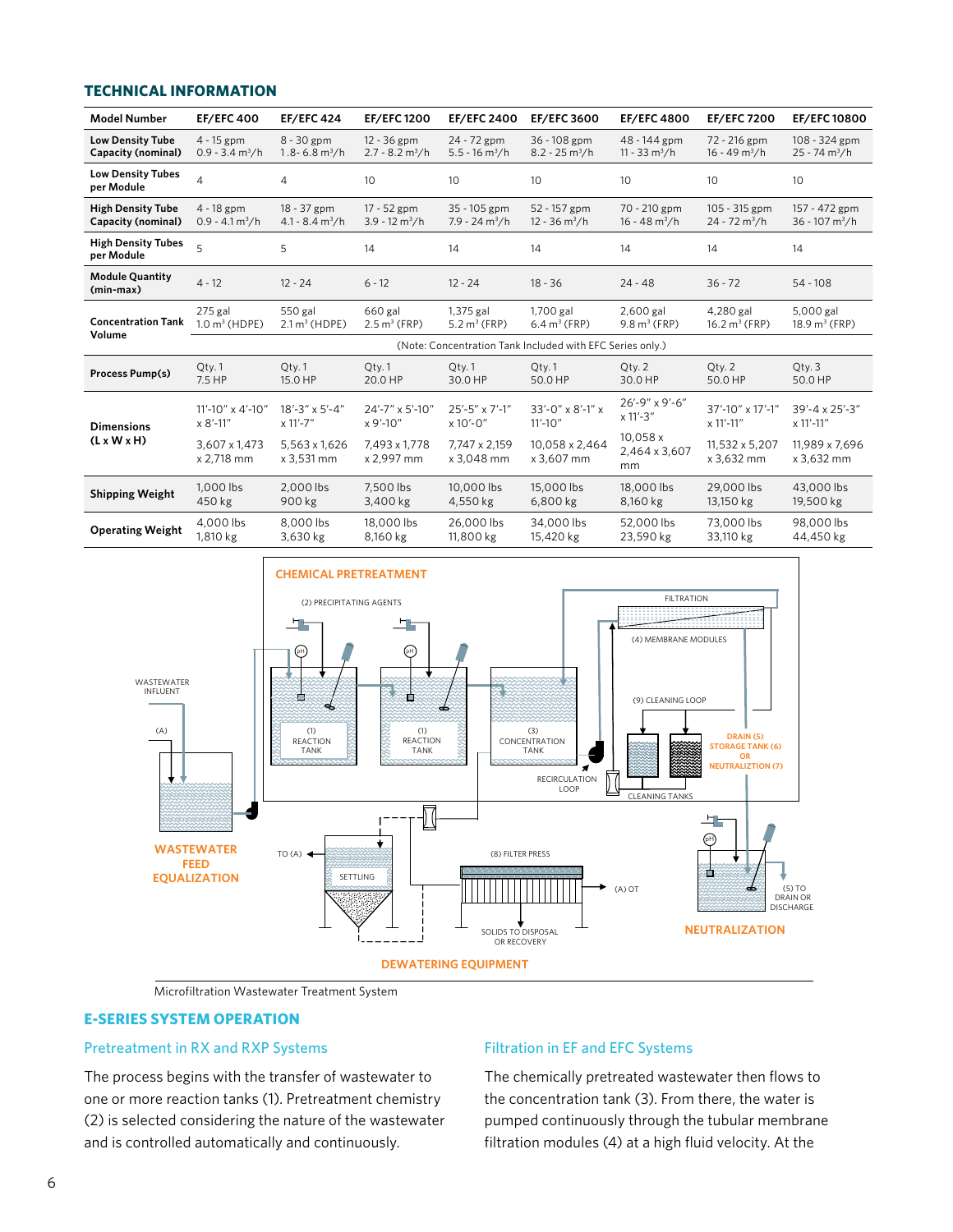

normal operating pressure (20 - 40 psi), clean water is forced through the pores of the membrane while the particulate contaminants remain suspended in the recirculated stream. The filtration piping also includes a backpulse mechanism which reverses the flow of filtrate to maintain higher flow rates and extend the time between cleaning cycles. The clean water (membrane filtrate) flows by gravity from the membrane modules to drain (5), storage tank (6) or the final neutralization tank (7). The concentration of the wastewater slurry recirculated in the membrane modules is typically maintained between 2-5% solids. Under normal operating conditions, a portion of the slurry is periodically removed from the system, usually to a filter press (8). Every E-Series filtration system includes a convenient integral cleaning loop (9) consisting of a pump, two tanks and the necessary piping and valving to permit in-place cleaning of the membrane modules.

# **E-SERIES SYSTEMS ARE KEY ELEMENTS OF TREATMENT UPGRADES**

#### Wire and Cable Manufacturer, Jacksonville, FL

A manufacturer of high carbon steel wire products is using the E-Series system to treat rinsewaters from the acid cleaning and descaling of wire rod and processed wire. The E-Series system consistently produces effluent at less than half the discharge limits for all metals. The management staff wanted assurance that the waste treatment system would operate in compliance. Memtek® products demonstrated detailed

knowledge of the company's wastewater and confirmed their design concept with treatability testing on actual samples of the wastewater. Memtek products provided turnkey installation, startup and operator training. The system provides the customer with the confidence that the effluent is consistently well below discharge limits.

#### Parts Manufacturer, New Haven, IN

A leading manufacturer of industrial, automotive, aerospace defense fluid connectors, as well as automotive and commercial custom engineered molded extruded plastic products is using the Memtek E-Series microfiltration system to treat metal bearing wastewaters. Since startup, the treatment system has consistently met the required effluent limitations at operating costs that are lower than conventional technologies.

#### Printed Circuit Board Manufacturer, Raleigh, NC

A major manufacturer of printed circuit boards, recently upgraded their wet processing operations with new, state-of-the-art equipment. The customer also replaced their wastewater treatment system, which was based on ion exchange, with a Memtek E-Series microfiltration system. The customer needed a reliable waste treatment system to meet very low compliance limits. The E-Series microfiltration system has reduced operating costs and generated sludge with high copper content. As a result, sludge disposal costs are significantly lower than expected.